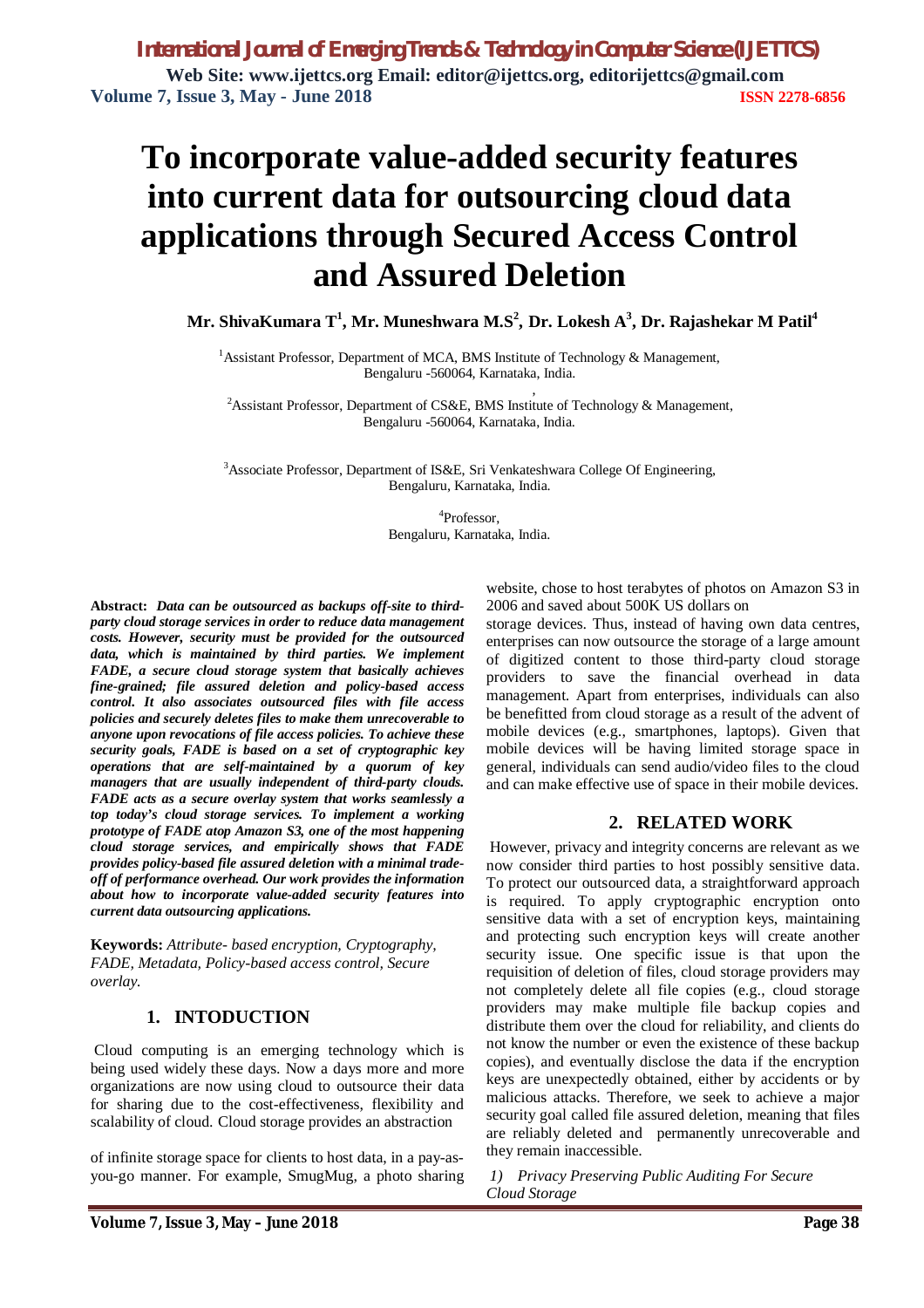# *International Journal of Emerging Trends & Technology in Computer Science (IJETTCS)*

**Web Site: [www.ijettcs.org](http://www.ijettcs.org) Email: editor@ijettcs.org, [editorijettcs@gmail.com](mailto:editorijettcs@gmail.com)  Volume 7, Issue 3, May - June 2018 ISSN 2278-6856**

By Cong Wang, Student member, IEEE.2010, according to this Paper Doesn't Have Policy Based, Data key, Access Keys Are Not There, We Propose Random Masking Technique for Single Secrete Key Only.

*2) Policy Based Access Control for Diverse Dod Security Domains*

By Brad, CoxTechnica Corporation: 2011, PhD. The Data Into Temporarily. Timing Polices and Access Control Is Not There. The Data Key and Secrete Key And Access Key Three Keys Are Act As A Master Key.

# **3 SYSTEM ANALYSIS**

Systems analysis is an issue solving technique that decomposes a system into its part pieces for the purpose of the studying how well those component parts work and interrelate to accomplish their purpose.

### **3.1 EXISTING SYSTEM**

Time-based file assured deletion, introducing in the existing system which means that files can be securely deleted and can remain permanently inaccessible by anyone after a pre-defined duration of time. The main idea is that a file is encrypted with a data key only by the owner of the file, and again this data key is further encrypted with a control key by a separate key manager. The key manager is a server who is responsible for cryptographic key management. The control key is time-based, meaning that it will be completely removed by the key manager when an expiration time is reached, where this expiration time will be specified when the file is first declared. Without the control key, the data key and hence the data file remain encrypted and are inaccessible.

### **DISADVANTAGES**

Without the control key, the data key cannot be generated and hence the data file remain encrypted hence are deemed to be inaccessible.

The main security property of file assured deletion is that even if a cloud provider does not remove expired file copies from the storage, those files remain encrypted and unrecoverable and hence the files are inaccessible.

### **3.2 PROPOSED SYSTEM**

We propose a secure cloud storage system which is called FADE, that aims to ensure the access control assured deletion for file that are hosted by today's cloud storage services. We associate these files with file access policies that control how files can be accessed based on the policies. We then present policy-based file assured deletion, in which files are assuredly deleted and made unrecoverable by anyone when their associated file access policies are revoked. We describe the essential operations. On cryptographic keys used to achieve access control and assured deletion. FADE also leverages existing cryptographic techniques, including attribute based

encryption (ABE) and a quorum of key managers based on threshold secret sharing. We implement a prototype of FADE to demonstrate its practicality, and empirically study its performance overhead when it works with Amazon S3. Our experimental results provide the information about the cloud backup, storage files data safely and securely.

#### **ADVANTAGES**

Cloud provides the security services to the end users.

#### **4. IMPLEMENTATION**

Now, we propose a cloud storage system called as FADE, which is looking forward to provide access control assured deletion for files that are hosted by today's cloud storage services. We associate files with file access policies that control how files can be accessed based on the policy. We then present policy-based file assured deletion, in which files are assuredly deleted and made unrecoverable by anyone when their associated file access policies are revoked.

 We describe the essential operations on cryptographic keys so as to achieve access control and assured deletion. FADE also leverages existing cryptographic techniques, including attribute based encryption (ABE) and a quorum of key managers based on threshold secret sharing.



#### Figure 1: The FADE system

The prototype of FADE is implemented to demonstrate its practicality, and empirically study its performance overhead when it working with Amazon S3. Our experimental results provide the brief information about the performance-security trade-off when the FADE is deployed practically.

# **4. MATHEMATICAL MODULES**

We now introduce the basic operations of how a client Uploads or downloads files to or from the cloud. We start with the case where each file is associated with a single policy

### **4.1 FILE UPLOAD:**

System=<Input, Output, Process> Input: {

No. of Files to be processed

```
}
```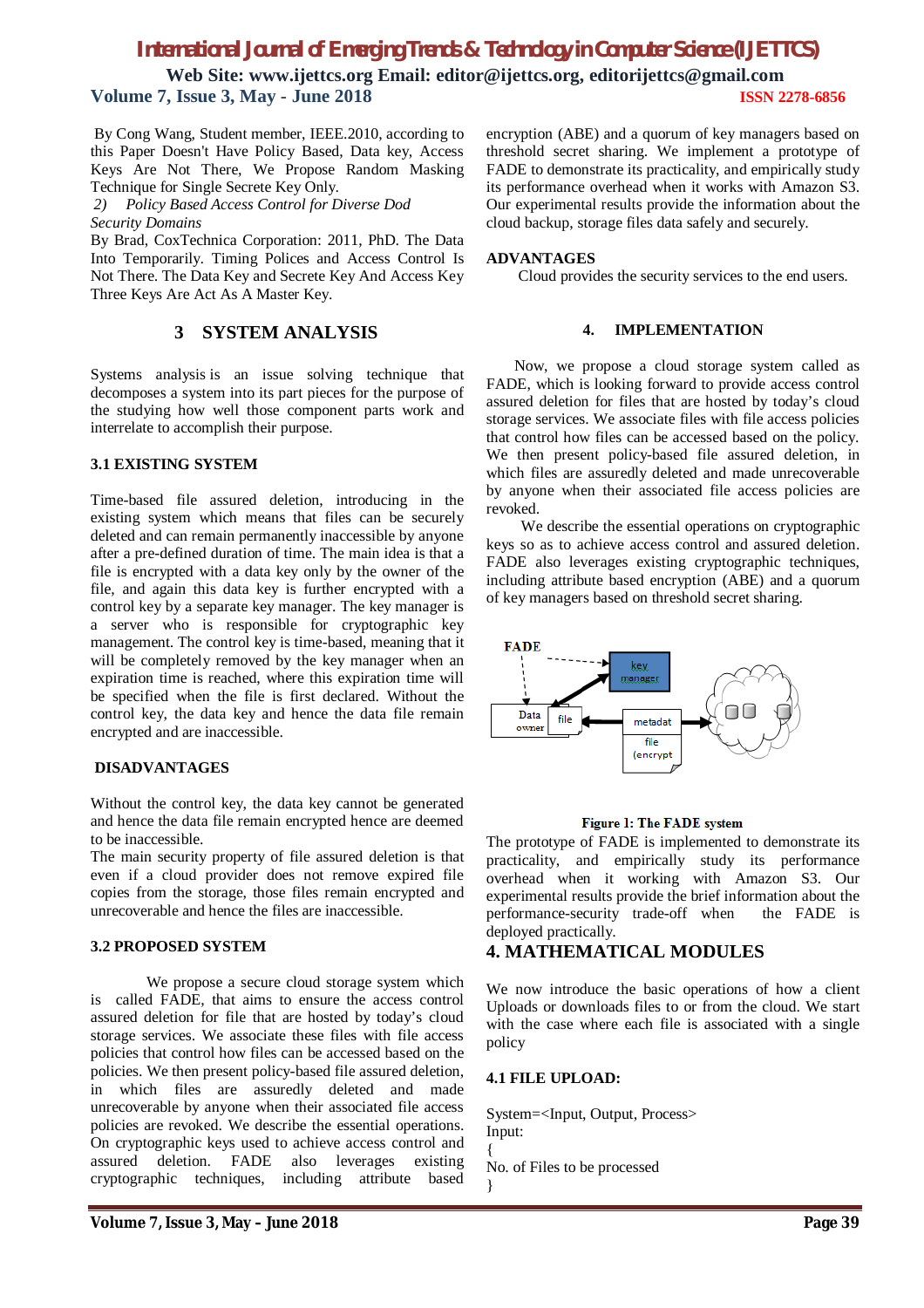# *International Journal of Emerging Trends & Technology in Computer Science (IJETTCS)* **Web Site: [www.ijettcs.org](http://www.ijettcs.org) Email: editor@ijettcs.org, [editorijettcs@gmail.com](mailto:editorijettcs@gmail.com)  Volume 7, Issue 3, May - June 2018 ISSN 2278-6856**





**Figure 3: Turing Machine for File Upload Operation**.

Here, the client first requests for the public control key (ni, ei) of policy Pi from the key manager, and catches (ni, ei) for subsequent uses if the same policy Pi is associated with other files. Then the client generates two random keys they are K and Si, and sends  ${K}$  Si, Seii and  ${F}$  K to the cloud2. Then the client must discard K and Si. To protect the integrity of a file, the client computes HMAC signature on every encrypted file and the HMAC signature will be stored together with the encrypted file in the cloud. We assume that the client has a long-term private secret value for the HMAC computation. Si, and decrypt {K} Si and hence  ${F}$  K.

# **4.2 FILE DOWNLOAD**

System=<Input, Output, Process> Input: {



No. of files downloaded successfully

} Process :{ Key generation}





1.request for download 2.get the key for decryption 3.key manager 4.decrypted key 5.download successful

# **Figure 5: Turing Machines for file download operation.**

The client fetches  ${K}$  Si, Seii, and  ${F}$  K from the cloud. The client will first check for the validation of the HMAC signature before decrypting the file. Then the client will generate a secret random number R, computes Rei, and sends Seii  $\text{Rei} = (\text{SiR})$  ei to the key manager for the requisition of decryption. The key manager then computes and returns  $((SiR)$  ei) di = SiR to the client, which can now remove R and obtain Si, and decrypt  ${K}$  Si and hence  ${F}$ K.

# **5. EVALUATION**

We now evaluate the empirical performance of our implemented prototype of FADE atop Amazon S3. It is crucial that FADE does not introduce substantial performance or monetary overhead that will lead to a big increase in data management costs. In addition, the cryptographic operations of FADE should only bring insignificant computational overhead. Therefore, our experiments aim to answer the following questions: What is the performance and monetary overhead of FADE? Is it feasible to use FADE to provide file assured deletion for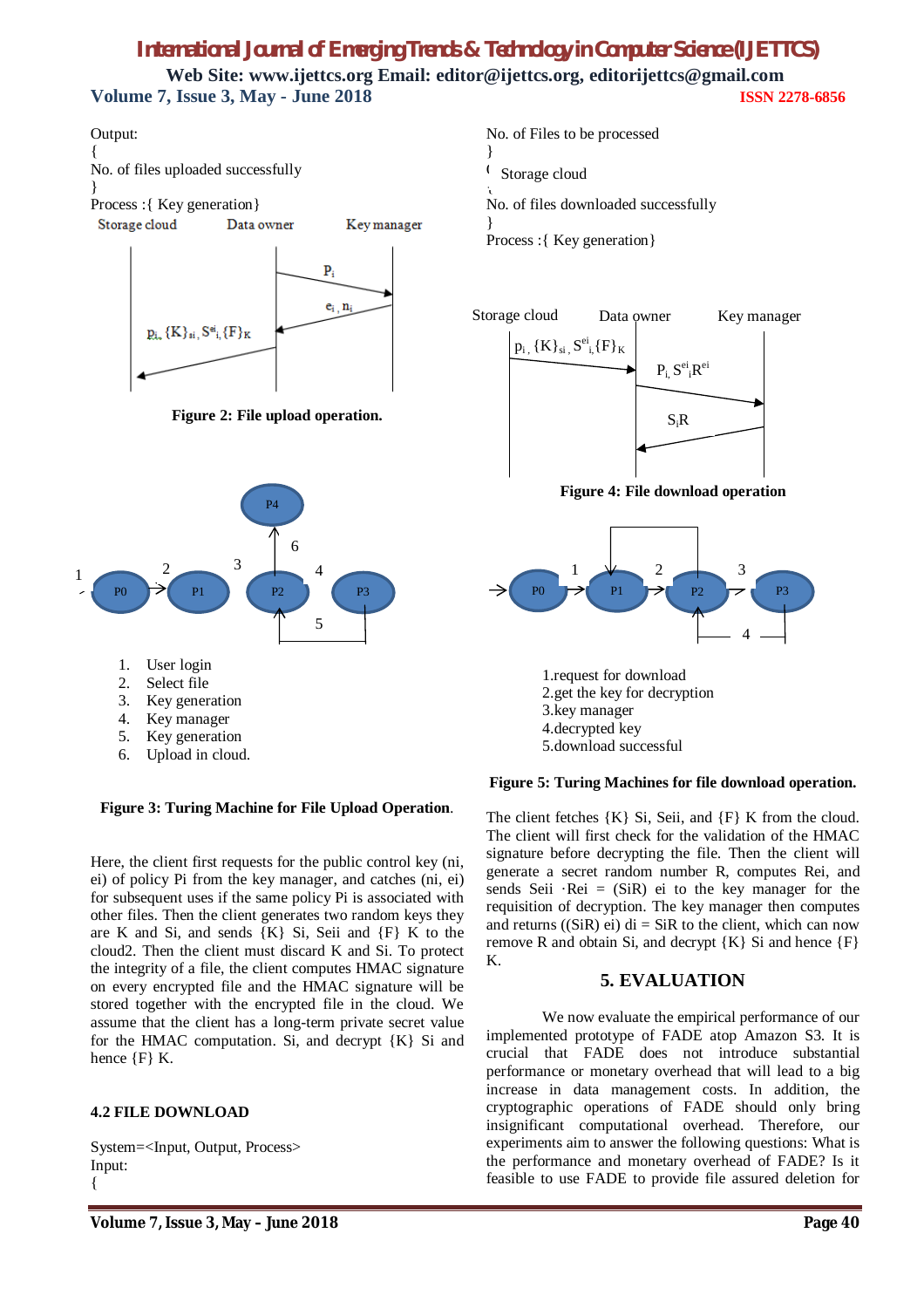# *International Journal of Emerging Trends & Technology in Computer Science (IJETTCS)*

**Web Site: [www.ijettcs.org](http://www.ijettcs.org) Email: editor@ijettcs.org, [editorijettcs@gmail.com](mailto:editorijettcs@gmail.com)  Volume 7, Issue 3, May - June 2018 ISSN 2278-6856**

cloud storage? Our experiments use Amazon S3 APAC servers that reside in Singapore for our cloud storage backend. Also, we deploy the client and the key managers within a departmental network. We evaluate FADE on a per-file basis, that is, when it operates on an individual file of different sizes. We can proportionally scale our results for the case of multiple files.

### **5.1 TIME PERFORMANCE OF FADE**

We first measure the time performance of implemented prototype of FADE. In order to identify the time overhead of FADE, we just divide the running time of each measurement into three components. They are

1. File transmission time, the uploading/downloading time for the data file between the client and the cloud.

2 .Metadata transmission time, the time for uploading/ downloading the metadata, which contains the policy information and the cryptographic keys associated with the file, between the client and the cloud.

3. Cryptographic operation time, the total time for cryptographic operations, which also includes the total computational time used for performing AES and HMAC on the file, and the time required by the client to Coordinate with the quorum of key managers on operating the cryptographic keys. We take the average of our measurement results over 10 different trials.

We evaluate the time performance of the basic design of DFADE, in which we use a single key manager and do not involve ABE.

### **Performance of file upload/download operations:**

In this experiment, we measure the running time of the file upload and download operations for different file sizes (including 1KB, 3KB, 10KB, 30KB, 100KB, 300KB, 1MB, 3MB, and 10MB). First, the cryptographic operation time increases with the file size, mainly because of the symmetric-key encryption applied to a larger file. Nevertheless, we find that in all cases of file upload / download operations, the time of cryptographic operations is no more than 0.2s (for a file size within 10MB), and accounts for no more than 2.6% of the file transmission time. We then expect the FADE to introduce a small time overhead in cryptographic operations as compared to the file transmission time, where the latter is inevitable even without FADE.

# **7. CONCLUSION**

We proposed a cloud storage system that is called FADE, which aims to provide assured deletion for files that are hosted by today's cloud storage services. We present the design of policy-based file assured deletion, in which files are assuredly deleted and made unrecoverable by anyone when their associated file access policies are revoked. Operations on cryptographic keys are ensured so as to achieve policy-based file assured deletion. We implement a prototype of FADE to demonstrate its practicality, and empirically study its performance

overhead when it works with Amazon S3. Finally, our experimental results provide the depth of knowledge about the performance-security trade-off when FADE is deployed in practice.

### **ACKNOWLEDGMENT**

The authors would like to thank the editor, mysterious reviewers for their valuable suggestions that appreciably improved the quality of this paper, specially thank to the Guide and HOD for their constant encouragement and providing us the overwhelming support and guidance to write this paper. Finally also thankful our dear colleagues and friends.

# **REFERENCES**

- [1] Yang Tang, Patrick P. C. Lee, John C. S. Lui, Radia Perlman, "Secure Overlay Cloud Storage with Access Control and Assured Deletion ", IEEE TRANSACTIONS AND DEPENDABLE AND SECURE COMPUTING VOL.9 NO.6 , 2012.
- [2] Amazon Case Studies. http :// aws. amazon. Com / solutions/casestudies/#backup.
- [3] Amazon. Smug Mug Case Study: Amazon Web Services.<http://> aws.amazon.com /solutions/ case studies /smugmug/, 2006.
- [4] Amazon S3.<http://aws.amazon.com/s3,> 2010.
- [5] M. Armbrust, A. Fox, R. Griffith, A. D. Joseph, R. Katz, A. Konwinski, G. Lee, D. Patterson, A. Rabkin, Stoica, and M. Zaharia. A View of Cloud Computing. *Comm. of the ACM*, 53(4):50–58, Apr 2010.
- [6] G. Ateniese, R. D. Pietro, L. V. Mancini, and G. Tsudik. Scalable and Efficient Provable Data Possession. In *Proc. Of SecureComm*, 2008.
- [7] J. Bethencourt, A. Sahai, and B. Waters. Ciphertext- Policy Attribute-Based Encryption. In *Proc. of IEEE Symp. On Security and Privacy*, May 2006.
- [8] A. Boldyreva, V. Goyal, and V. Kumar. Identity-based Encryption with Efficient Revocation. In *Proc. of ACM CCS*, 2008.
- [9] T. Dierks and E. Rescorla. The transport layer security (tls) protocol version 1.2, Aug 2008. RFC 5246.
- [10] Dropbox. <http://www.dropbox.com,> 2010.
- [11] H. Abu-Libdeh L. Princehouse, and H. Weatherspoon, "RACS: A Case for Cloud Storage Diversity," Proc. ACM First ACM Symp. Cloud Computing (SoCC).
- [12] Dropbox, <http://www.dropbox.com.>
- [13] T. Dierks and E. Rescorla, "The Transport Layer Security (TLS) Protocol Version 1.2," RFC 5246
- [14] W. Stallings, Cryptography and Network Security. Prentice Hall, 2006.